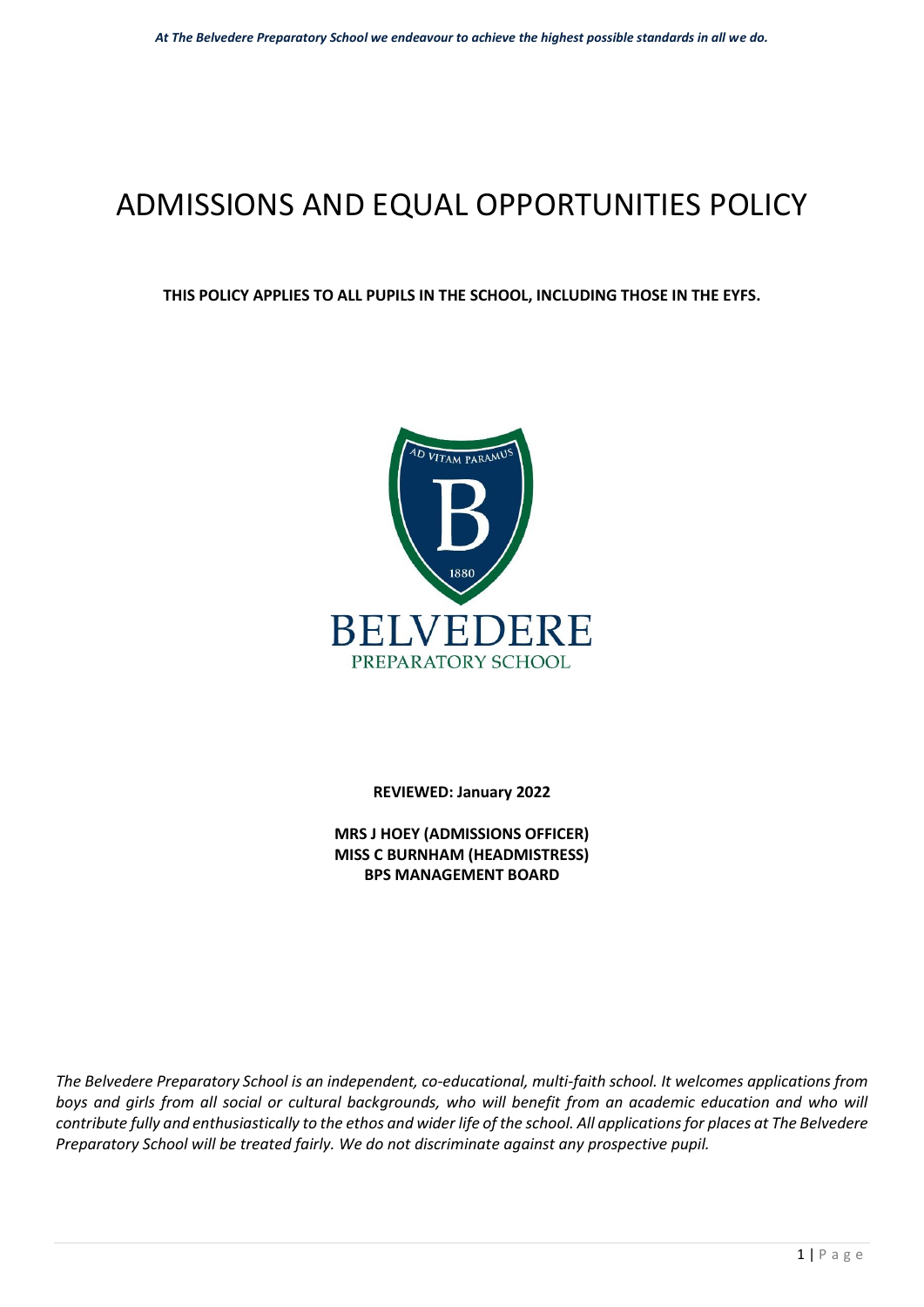## **CONTENTS**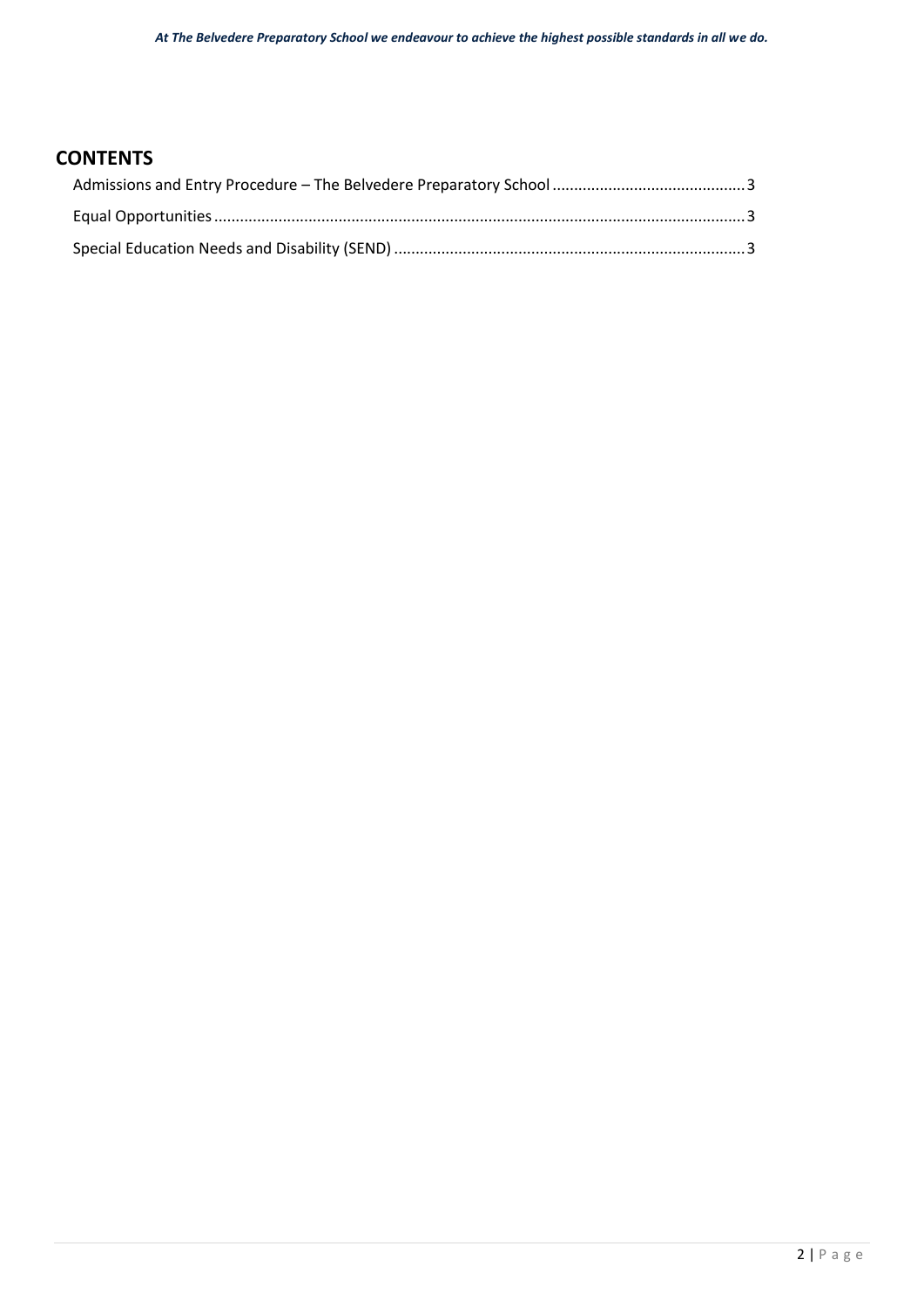## <span id="page-2-0"></span>**ADMISSIONS AND ENTRY PROCEDURE – THE BELVEDERE PREPARATORY SCHOOL**

The Belvedere Preparatory School and its EYFS setting is a community which recognises each individual's needs, and is an environment in which the talents and abilities of both children and adults are encouraged. The care for each child is central to the school's aims and provision and as a caring and welcoming community. Our curriculum and pastoral approach fosters the individual's sense of identity and awareness, alongside the important role they play as part of the community. This recognition and appreciation of individuality is central to the school's ethos and is reflected in the procedures through which we welcome, admit and induct children and their families into our community.

The purpose of this policy is to enable the school to welcome, identify and admit children who will benefit from the education offered at The Belvedere Preparatory School and who will contribute to and benefit from the ethos and activities of our school community. We will only admit a child and their family who meet these criteria.

### <span id="page-2-1"></span>**EQUAL OPPORTUNITIES**

We welcome children from many different ethnic and racial groups, backgrounds and creeds. Human rights and freedoms are respected but must be balanced with the lawful needs and rules of our school community, and the rights and freedoms of others. The School is committed to being an Equal Opportunities Education provider and is committed to equality of opportunity for all members of the school community. The school recognises and accepts its responsibilities under the law, in line with the 1976 Race Relations Act and in line with the Equality Act 2010; all candidates for admission will be treated equally, irrespective of their, or their parents' age, gender, disability, gender reassignment, marriage and civil partnership, pregnancy and maternity, race or ethnicity, language, religion or belief, national or social origin, sexual orientation, property, birth or other status. We expect all of our pupils to attend all assemblies, performances and outings, and to take full part in all SMSC/PSCHE/British Values lessons.

## <span id="page-2-2"></span>**SPECIAL EDUCATION NEEDS AND DISABILITY (SEND)**

The School currently has limited facilities for SEND pupils but will do all that is reasonable to comply with its legal and moral responsibilities, under equality legislation, in order to accommodate the needs of SEND applicants for which, with reasonable adjustments, the School can cater adequately.

The physical layout of the site and buildings may restrict the movement of individuals with particular difficulties with mobility. The school has a three year plan in compliance with the Special Educational Needs and Disability Act.

The school defines a reasonable adjustment as one which can reasonably be undertaken within the normal staffing, facilities and resources of the school. Where the school needs to draw on additional expertise or resources, the cost will be passed on to parents. The School needs to be aware of any known SEND which may affect a child's ability to participate in the admissions procedure and take full advantage of the education provided at the School.

Parents of a child who has any SEND should provide the School with full details prior to the admissions procedure, at registration, or subsequently before accepting the offer of a place. The School needs this information so that, in the case of any child with particular needs, the School can assess those needs and consult with parents about the adjustments which can reasonably be made to ensure that the application procedure is accessible for the child, and the School can cater adequately for the child's needs, should an offer of a place be made.

The School will do all that is reasonable to ensure that the information and application procedure is accessible for SEND candidates and will make such reasonable adjustments as necessary. For example, the School may be able to provide an examination paper in large font for a visually impaired pupil. Similarly, if SEND become apparent after admission, the School will consult with parents about reasonable adjustments that may allow the child to continue at the School.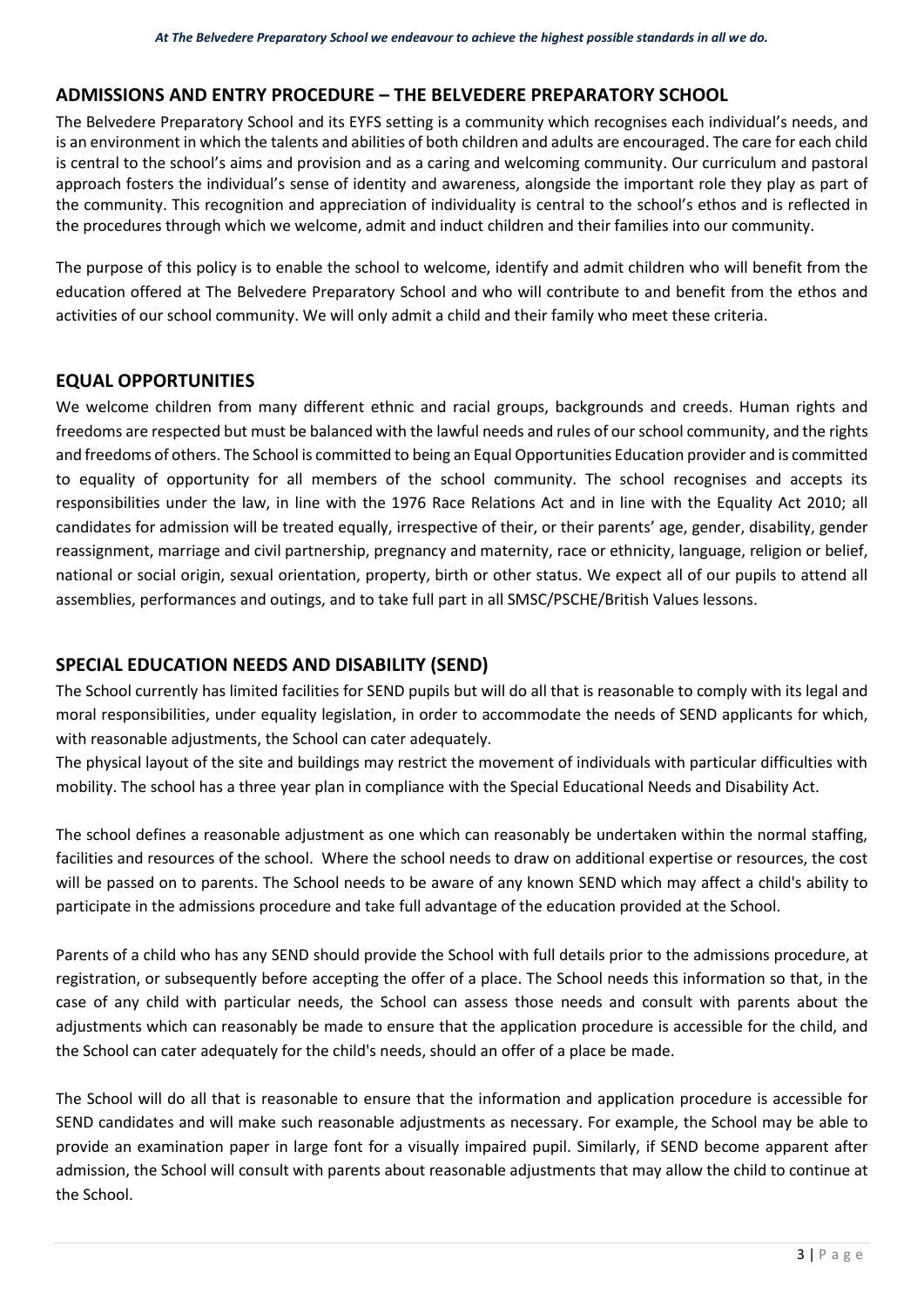Where specific needs are identified and can be met with 'reasonable adjustment' by the school, there will be no additional costs for support. Where it is deemed most appropriate for there to be intervention from an outside resource, the cost for these services will be the responsibility of the parent.

#### **JOINING THE BELVEDERE PREPARATORY SCHOOL**

**COVID-19:** Visits will take place in accordance with government guidance regarding coronavirus (COVID-19) and pupil groupings.

**APPLICATION (including waiting lists)**: To apply for a place, please complete and sign the Registration of Interest Form. The Registration of Interest Form must be signed by parent/s and then returned to The Belvedere Preparatory School. On receipt of the Registration of Interest Form for your child, you will then be contacted by the Admissions Officer.

If a place is not available, please complete and sign the Registration of Interest Form and return it to Belvedere Prep. The Registration Form must be signed by both parents. On receipt of the Registration Form your child's name will be placed on a waiting list for their age group. They will remain on this waiting list as the age group moves through the school, unless the School is otherwise informed.

Usually positions on the list are allocated on a first come first served basis, subject to the following criteria being given precedence.

- A child with an existing sibling within the school wishes to join

**SCHOOL VISITS**: Parents may view the school during Open Days or on a booked tour with the Headmistress, which take place on a regular basis. Prior to admission, children joining the Nursery will spend a session in the setting, while older children will spend a full Assessment Day at Belvedere Prep. These may take place virtually in adherence to government guidance on coronavirus and educational settings.

**ASSESSMENT**: If you are applying for a place other than Nursery or Reception, your child will undergo an assessment at the school. This involves:

- an informal academic assessment
- a general interview to explore the candidate's interests, attitude to school, personal qualities, ability to contribute to the school community, support available at home and any relevant connection with the school.

The school will also require your child's last school report or Early Years Profile information, and a reference form will be sent to your child's existing school requesting further information on your child's academic and social progress.

**PUPILS APPLYING FROM ABROAD**: Individual arrangements will be made for families applying to join the school from abroad.

**SIBLING POLICY**: The school offers siblings priority for entry to the school, but the onus is with parents to inform the school of any siblings they may wish to be considered for entry.

**DISCLOSURES**: Parents must, as soon as possible, disclose any known or suspected circumstances relating to their child's health, allergies, disabilities or learning difficulties.

The maximum class size within the school is usually 24.

**OFFER AND ACCEPTANCE**: If the school offers your child a place, a Confirmation Letter along with an Acceptance Form will be sent to you. To accept the offered place a completed Acceptance Form, signed by parent/s, along with a copy of your child's birth certificate should be given to the School Office. A deposit is also required to secure the place; details of the deposit are outlined within the offer letter.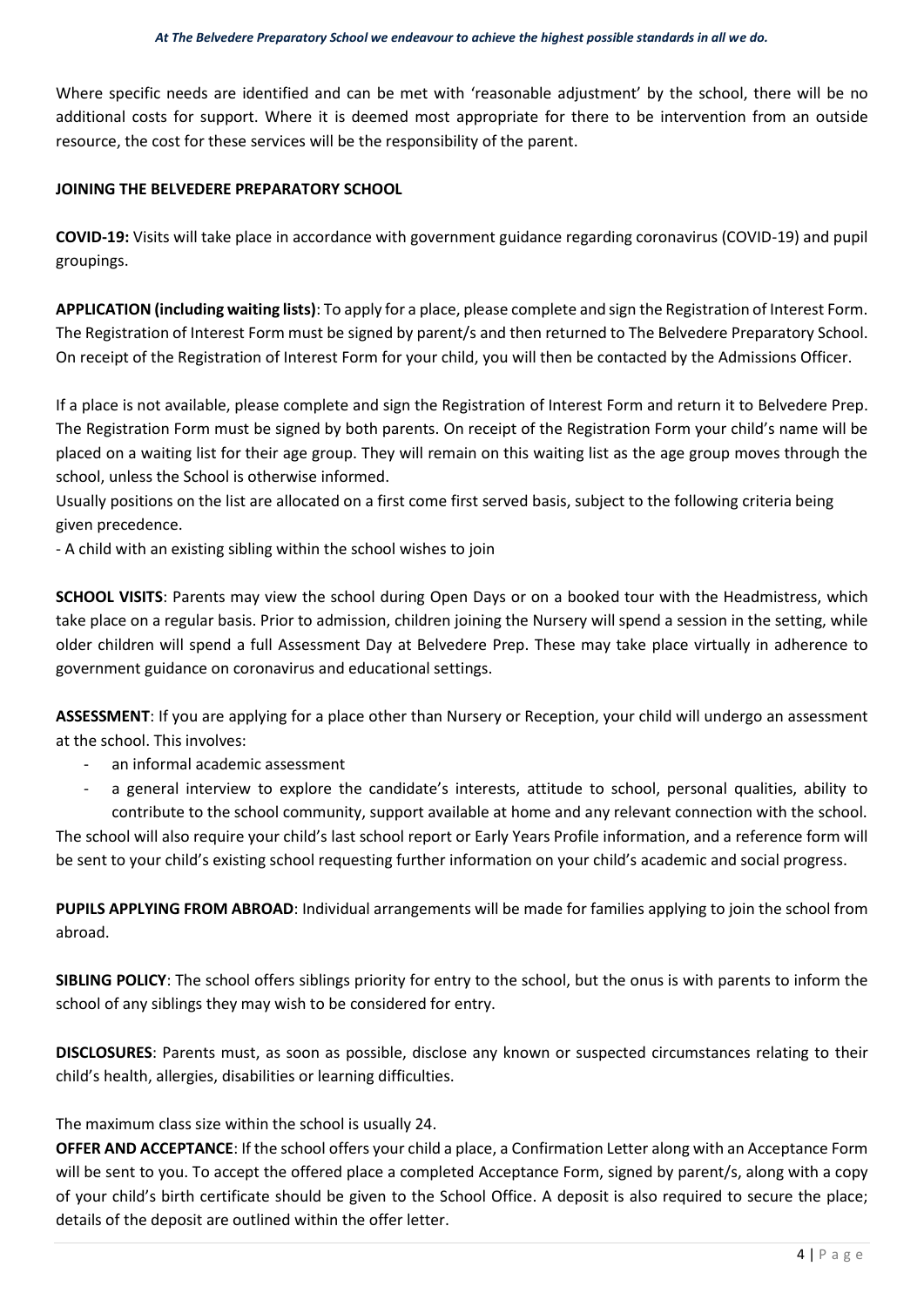**DEPOSIT AND CANCELLATION**: Please refer to the School's Terms and Conditions for information as to how the Deposit will be held and in what circumstances it will be refunded. Further information is also provided in the Terms and Conditions about cancellation of a place that has been accepted.

**EXCLUSION**: In registering your child for a place at the school you are agreeing to abide by the school's regulations and policies and to ensure, in so far as is reasonably practicable, that if your child is offered a place at the school they will be both diligent in their studies, and responsible in their attitude and behaviour. Should this become a problem we will make every effort to counsel your child and yourselves and encourage them to modify their behaviour. However, you must accept that it may become necessary for your child's place at the school to be withdrawn and for them to be educated at a school which is more appropriate to their needs. The Headmistress's decision in this matter will be final. See the School's Exclusions Policy.

**SCHOOL'S TERMS AND CONDITIONS**: This Admission Policy must be read in conjunction with the School's Terms and Conditions, by which all parents and pupils must abide in relation to treatment of staff and pupils at the school.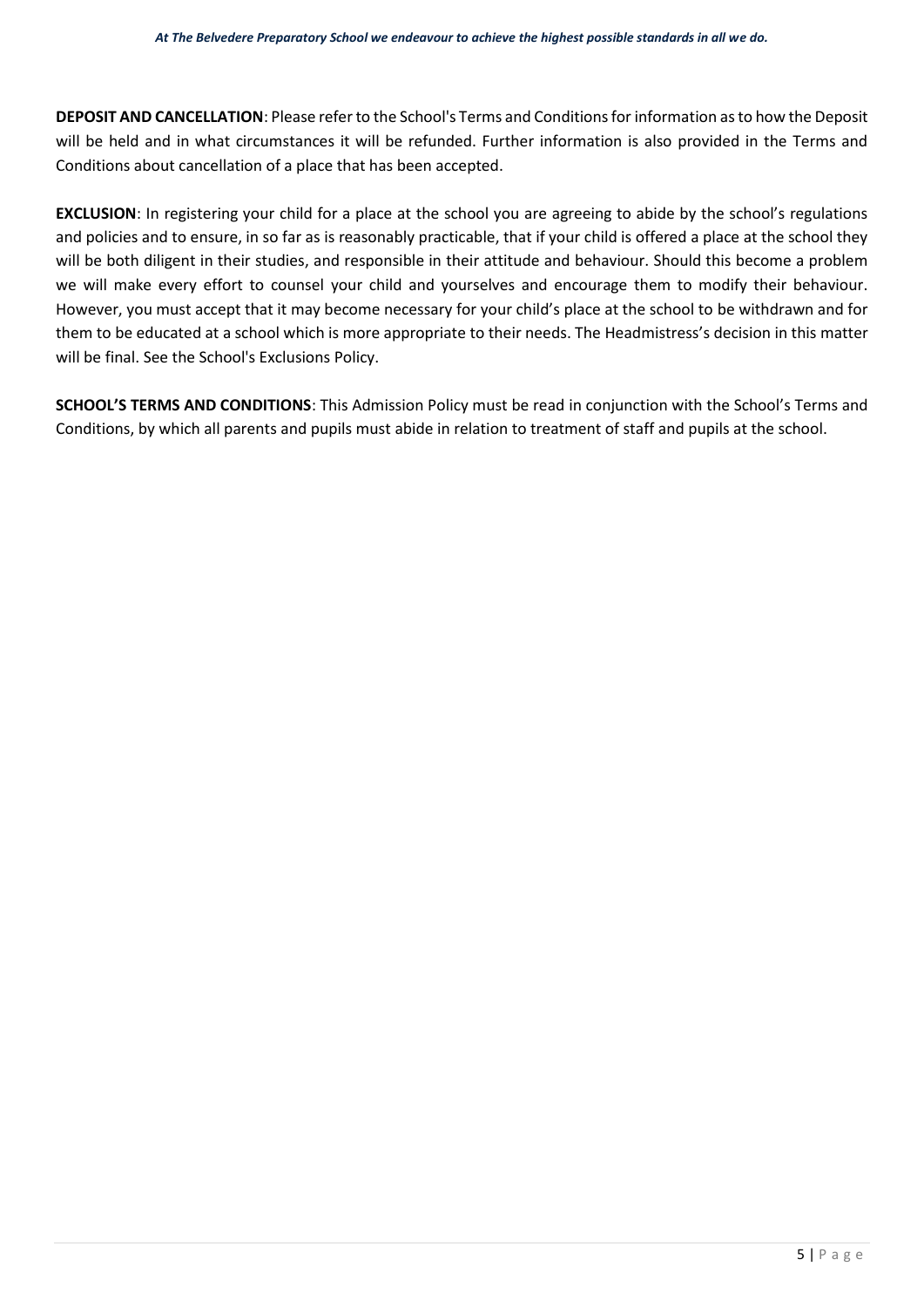#### **SUMMARY**

#### **ENTRY POINTS**

Our main intake is in September at 3+ and at 4+. There will usually be a maximum of 24 places for each year group (26 in Nursery).

A small number of places in Nursery shall be reserved until the beginning of the Spring Term.

Places may occasionally be available at non-standard entry points.

Admissions during the course of the academic year are by arrangement with the Headmistress.

#### **HOW TO APPLY**

Entry to The Belvedere Preparatory School is by formal assessment (Y1 – Y6). Offers of places are then based on a discussion with parents as to how the school can meet their child's needs.

You may register your child for entry at any time during the academic school year.

We have a large demand for our Nursery and priority places are allocated to those wishing to make a commitment to continuing their education in the Prep School.

We accept pupils for direct entry into our Reception class in order of application.

If you are interested in applying for a place please complete the online Enquiry Form [\(www.belvedereprep.com\)](http://www.belvedereprep.com/) and submit the completed form to The Belvedere Preparatory School. No fee is required at this stage.

Alternatively, please contact Mrs J Hoey (Head's PA) on 0151 471 1137 or email[:j.hoey@belvedereprep.com t](mailto:j.hoey@belvedereprep.com)o request a Prospectus, Registration of Interest Form, to find out about the availability of places and/or to organise a school tour.

#### **ADMISSIONS PROCEDURE**

Parents expressing an interest in the school are asked to complete and return our **Registration of Interest Form**. This may be completed at any time prior to entry.

Once we have received your **Registration of Interest Form** we will contact you to book a suitable time for you to tour Belvedere Prep. These may take place virtually in adherence to government guidance on coronavirus and educational settings. There is no formal assessment of your child at this stage.

The **Application Form** (for which there is a £50 Application Fee) is not a guarantee of a place and we will advise you of the availability of places before you complete this form. However, this form does enable you to be placed on a waiting list (where one exists).

Once you have applied for a place we will ask your child to come for a school visit. Visits will take place in accordance with government guidance regarding coronavirus (COVID-19) and pupil groupings. This is prior to any formal offer of a place. For children in Year 1 and above this visit is usually for a full day and there is an element of formal assessment. For younger children (Nursery and Reception) this visit would typically be approximately one hour, spent in the classroom environment.

Based on the information we have gathered about your child (which would include his/her visit and the child's previous school reports and a reference from your child's existing school requesting further information on your child's